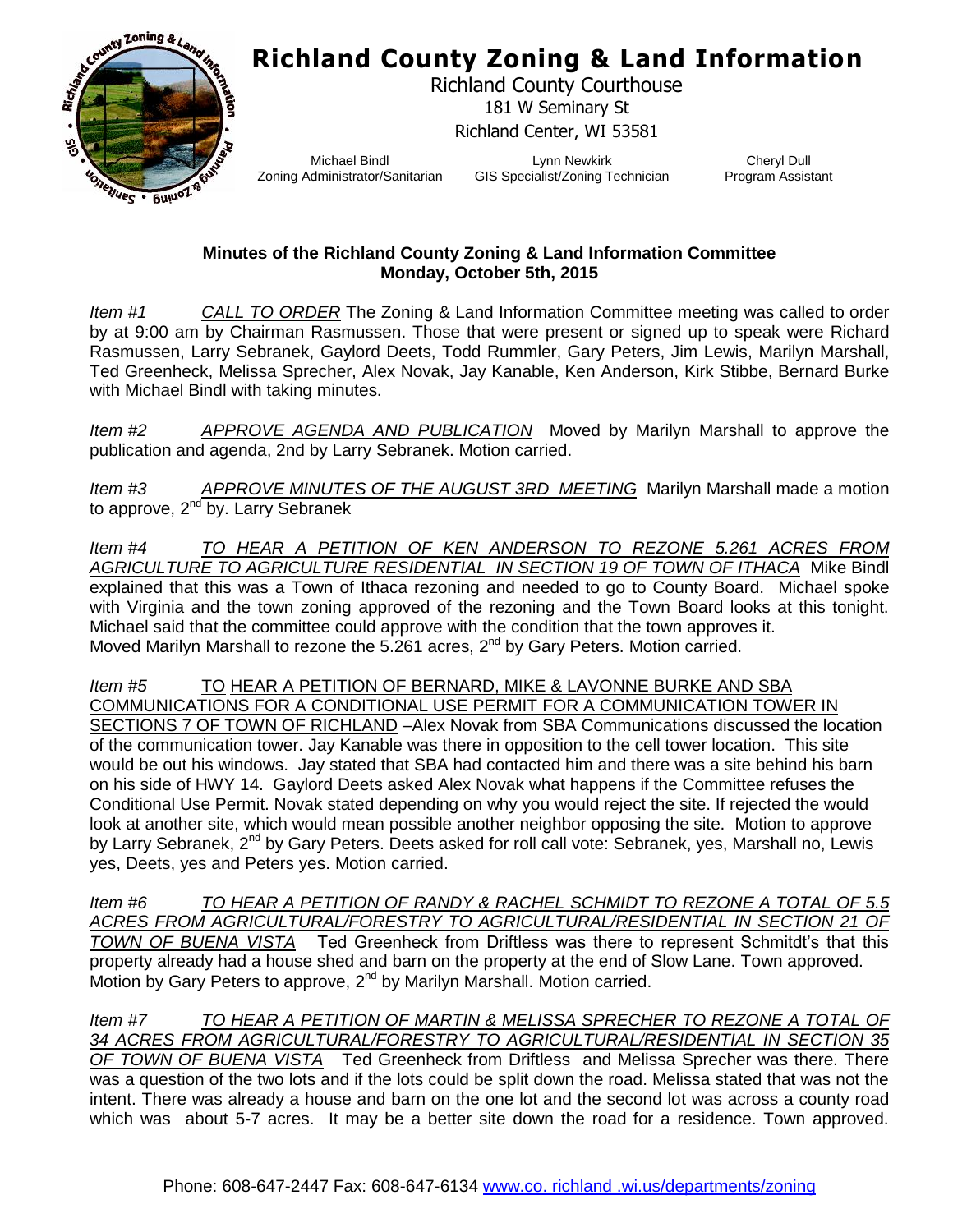

Motion by Gary Peters to approve with the condition that if lot one is further divided, that it comes back to the zoning committee for review,  $2^{nd}$  by Larry Sebranek. Motion carried.

*Item #8 TO HEAR A PETITION OF BERNARD, MIKE & LAVERNE BURKE TO REZONE 7.5*  ACRES FROM AGRICULTURAL/FORESTRY & COMMERICAL TO COMMERCIAL IN SECTION 18 OF *TOWN OF RICHLAND* Bernard Burke was there to explain that this area was always thought it was commercial but until recently, the family found out there was a small area that was zoned commercial and the rest remained Ag-Forestry. The petition is to rezone everything from the creek to the Highway to commercial which it had been used for in the past. The one lot in the area has been a auto repair and before that a motorcycle shop back in the 80's. Town Approved

Motion by Jim Lewis to approve, 2<sup>nd</sup> by Marilyn Marshall. Motion carried.

.

*Item #9 TO HEAR A PETITION OF BRENT STIBBE, KIRK, SHELLY AND SARAHTO REZONE 7 ACRES FROM AGRICULTURAL/FORESTRY TO AGRICULTURAL/RESIDENTIAL IN SECTION 9 OF TOWN OF ORION* Kirk Stibbe was there to explain that they want to refinance the property but with the floodplain, it would be an extra \$2,500 a year. There is no plan to build. Town approved. Motion by Larry Sebranek to approve,  $2<sup>nd</sup>$  by Marilyn Marshall. Motion carried.

*Item #10 ZONING DISCUSSION WITH BOB SPAYNE, TOWN OF FOREST* No one present. Mike stated he was in contact with Mr Spayne and that he wanted to split off 5 acres of his 40 acres. The Town was against doing that but said they were ok if the split was created by the road. No action taken.

*Item #11 OPEN BIDS-PLSS CORNER PROJEC RFP* Todd Rummler open the sealed bids that were received. There was 6 bidders for the two projects. The bids ranged from \$320 to \$525 per corner. Lowest bid of \$320 per corner was Team Engineering. Motion by Gary to go with Team Engineering for \$320 per corner, seconded by Larry Sebranek. Motion Carried

*Item #12 RESOLUTION 14-12 RELATING TO AUTHORIZING THE LAND RECORDS OFFICE TO APPLY FOR ANDRECIEVE A GRANT FROM THE LAND RECORD BOARD* Michael stated there is two items on this. On the resolution 14-12, which deals with a grant from the Wisconsin Land Records Board it states that under #2 " \$5,000 for the completion of the section corner data base by County Surveyor Matthew Filus". Since Filus was gone, the work was done by MSA. Michael stated since it stated by County Surveyor Matthew Filus in the resolution, that the bill by MSA could not be paid until a new resolution was approved county board. Michael also noted that #3 stated "\$11,472.00 for section acquisition by contracting with a surveying firm through a bidding process" will also need to be revised. Michael stated that MSA current has the data for the website on their serve and now with the counties mega server, the data can be brought to the county. The cost of that was \$4,000. The Land Information officer agreed to take the \$4,000 from the \$11,472. The revision would make the number \$7472 and then add the line item \$4,000 for the migration of data from MSA to the County. Motion by Marilynn to approve the rewording of resolution 14-12. Seconded by Larry Sebranek. Motion Carried

*Item #13 2016 LAND INFORMATION GRANT* Michael stated that he had received the grant application after the last committee meeting. The grant this year has a total of 124,672. Broken down, there is a \$50,000 strategic grant eligibility, \$1,000 Training and Education grant eligibility and the base